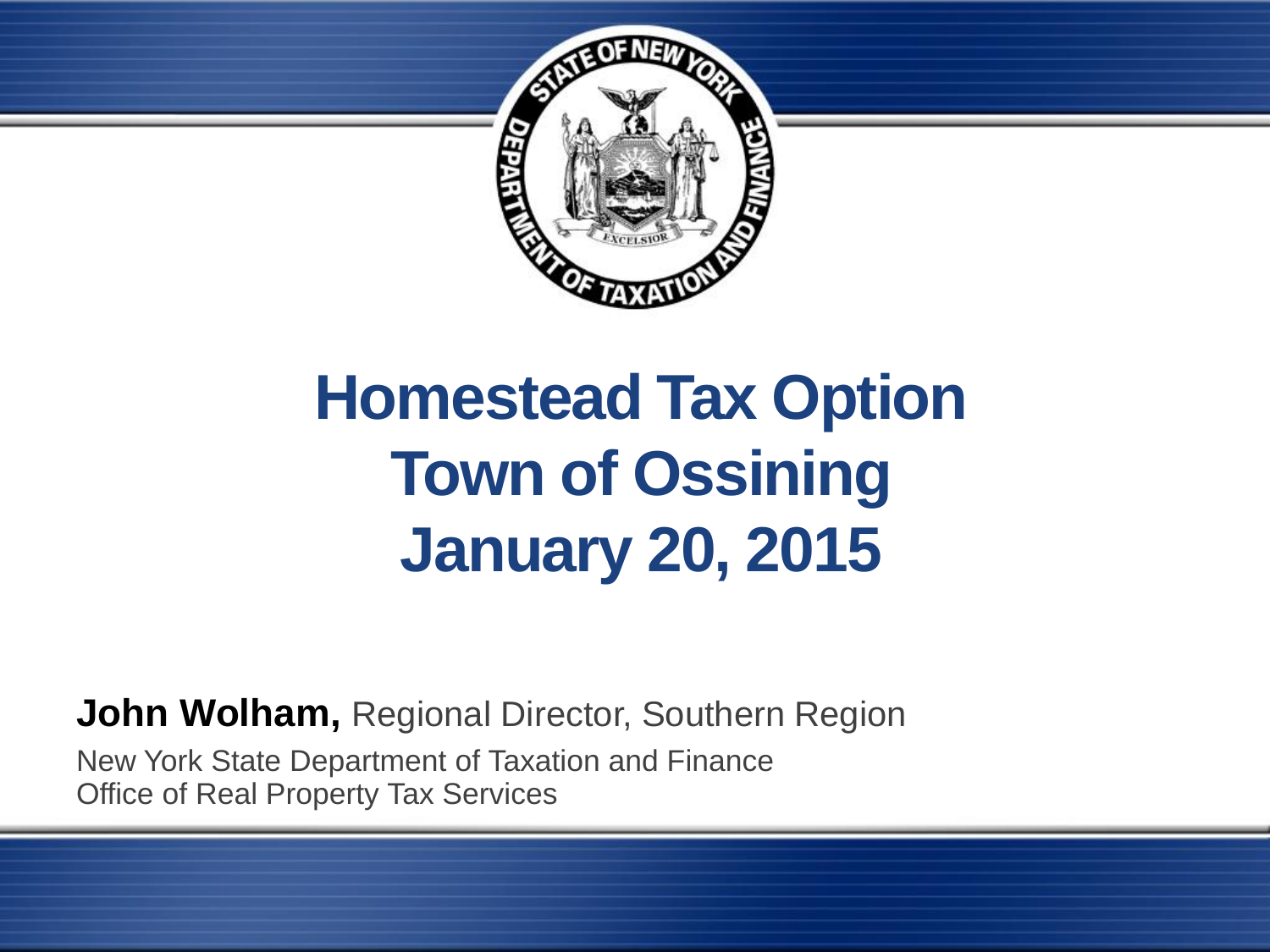#### **The Homestead Tax Option background**

- **In some municipalities in New York State, residential property is at a lower level of assessment than other types of property (i.e., commercial, industrial) because of the long interval between municipal-wide reassessments – values have increased at a faster rate for residential properties than for non-residential properties**
- **After a reassessment, municipalities in this situation may see the residential properties, as a group, bear a larger share of the tax burden (the values of residential properties tend to mover faster than values of non-residential properties)**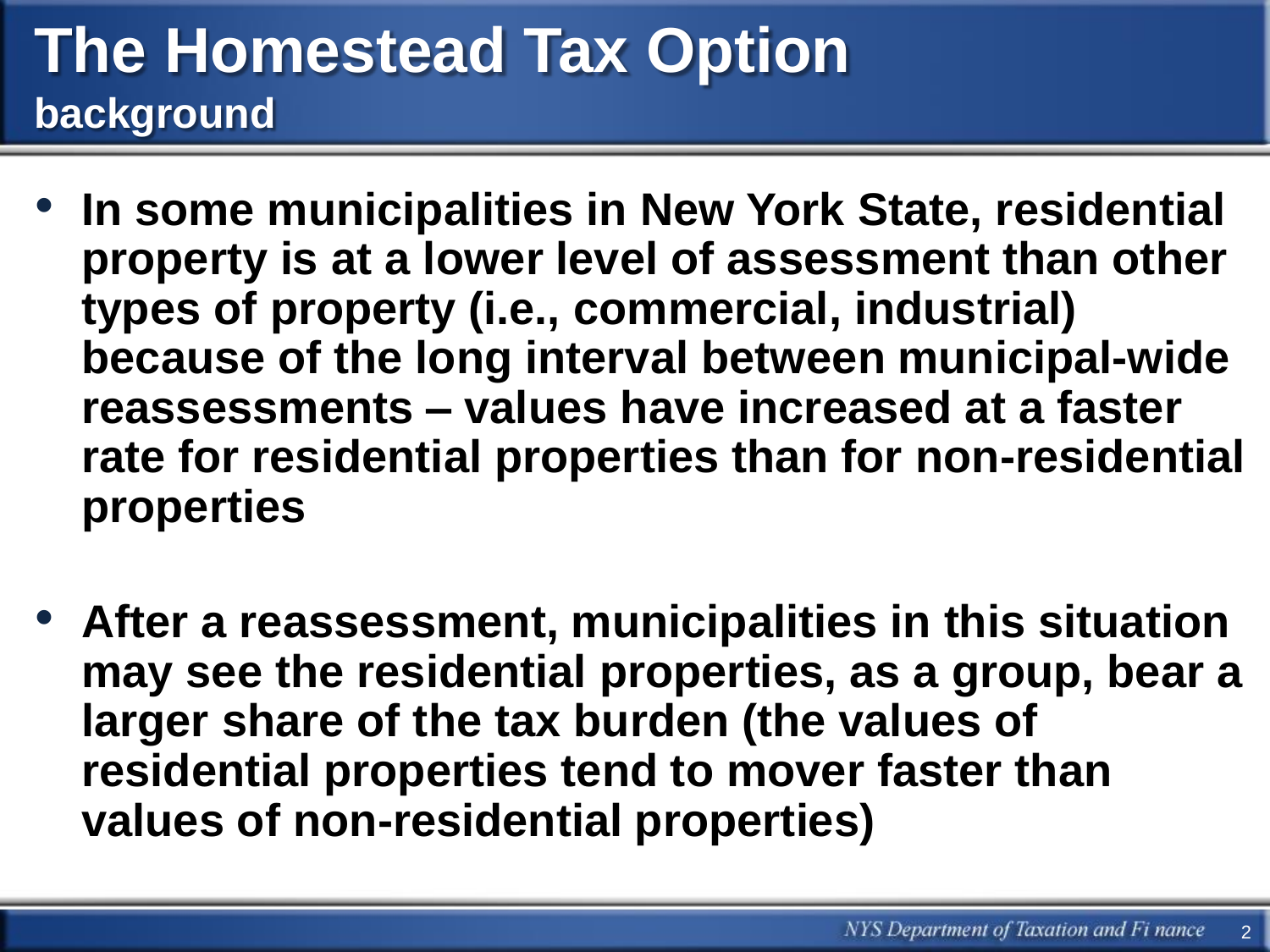#### **The Homestead Tax Option background**

- **The Homestead Tax Option, a local option, is available to help prevent a shift of the property tax burden to the homestead class of property owners (residential) following a reassessment**
- **All properties must be assessed at the same uniform percentage of value. Homestead is a tax policy decision; it does not create or foster inequitable assessments**
- **DTF-ORPTS does not advocate for or against the use of the Homestead Tax Option; our role is simply to explain how it works**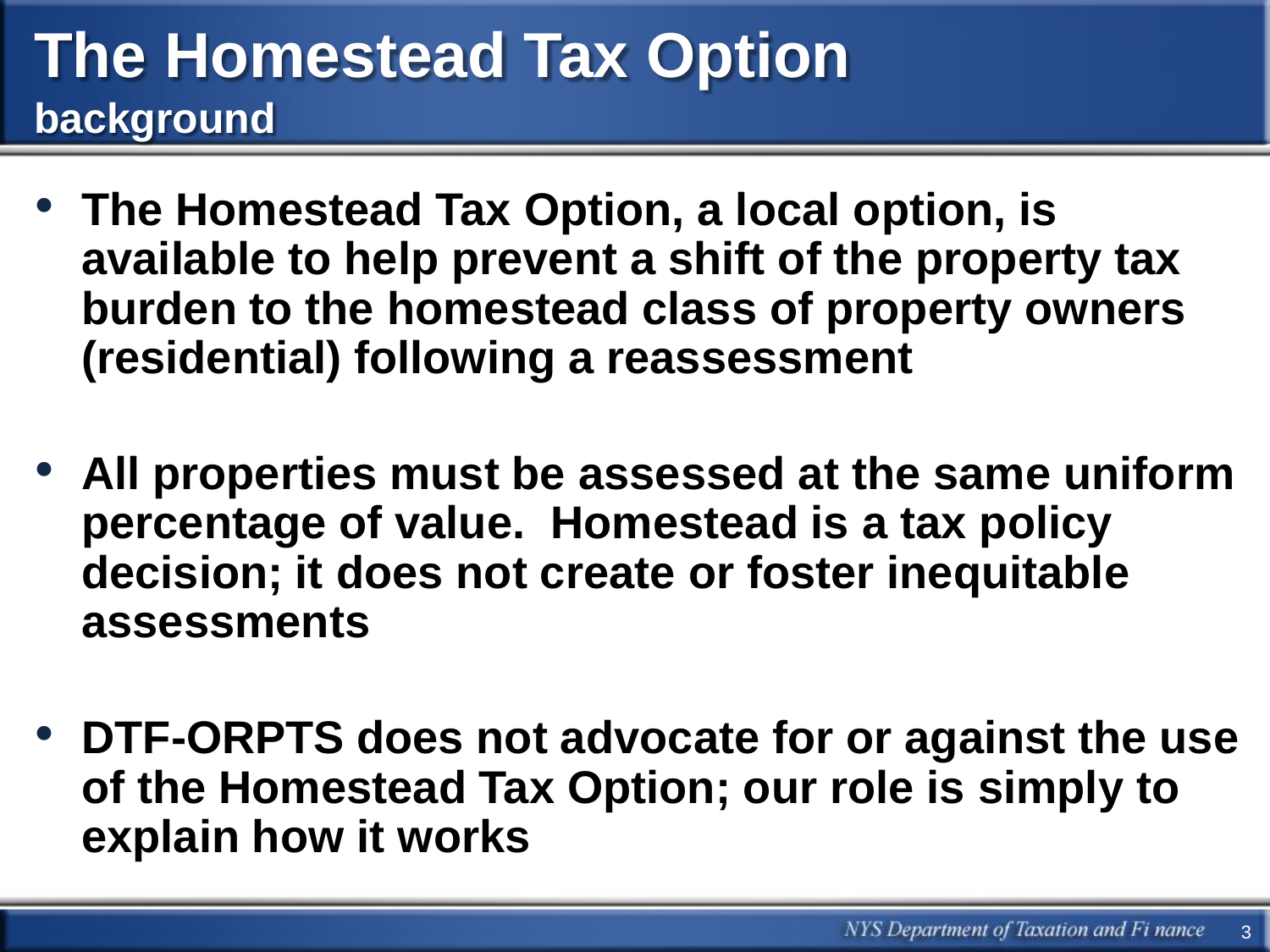## **The Homestead Tax Option**

- **The Homestead Tax Option is presently used by 58 municipalities statewide:**
	- o **13 cities**
	- o **17 towns**
	- o **10 assessing unit villages**
	- o **8 non-assessing unit villages**
- **The Homestead Tax Option is presently used by 39 school districts statewide:**
	- o **22 wholly contained (RPTL §1903)**
	- o **17 split (RPTL §1903-a)**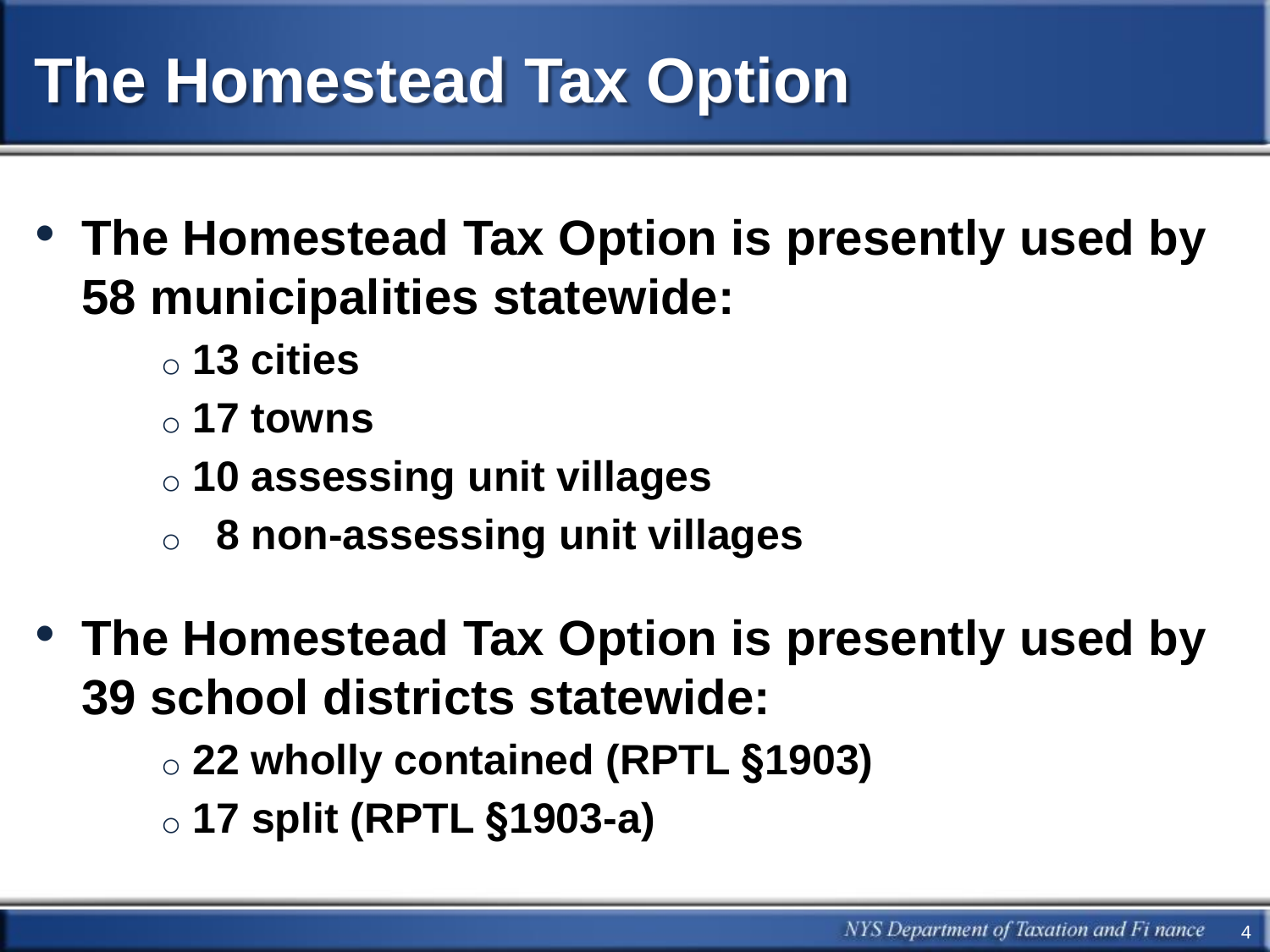#### **How Homestead Works ability to use Homestead**

- **Homestead can only be adopted as part of the implementation of a reassessment project in which the municipality becomes an Approved Assessing Unit (AAU). The Town of Ossining is in the process of implementing a reassessment at 100% of market value for its June 1, 2016 tentative roll**
- **AAU status is achieved if the stated Level of Assessment (100%) is verified by DTF – ORPTS for each of the four major property types of the reassessment roll (residential, commercial, vacant / agricultural land and utilities)**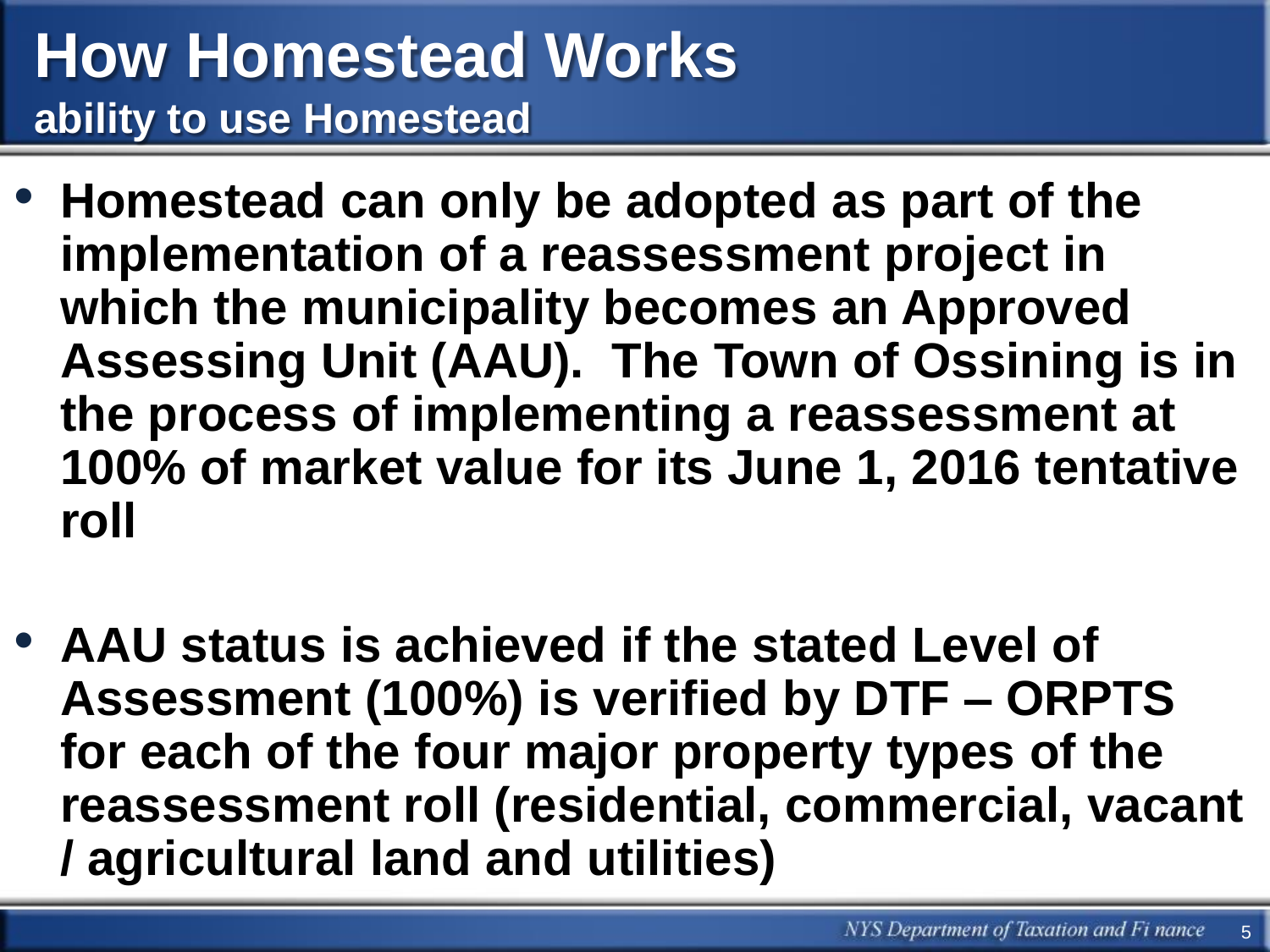- **Since reassessments are typically conducted by towns or cities and, occasionally, villages, the potential use of Homestead hinges on the reassessment municipality becoming an AAU and then passing a local law to adopt Homestead**
- **The decision to adopt Homestead by a town or city enables the potential use of Homestead by other taxing jurisdictions:**
	- o **wholly contained and split school districts**
	- o **wholly contained and split villages**
	- o **qualifying special districts**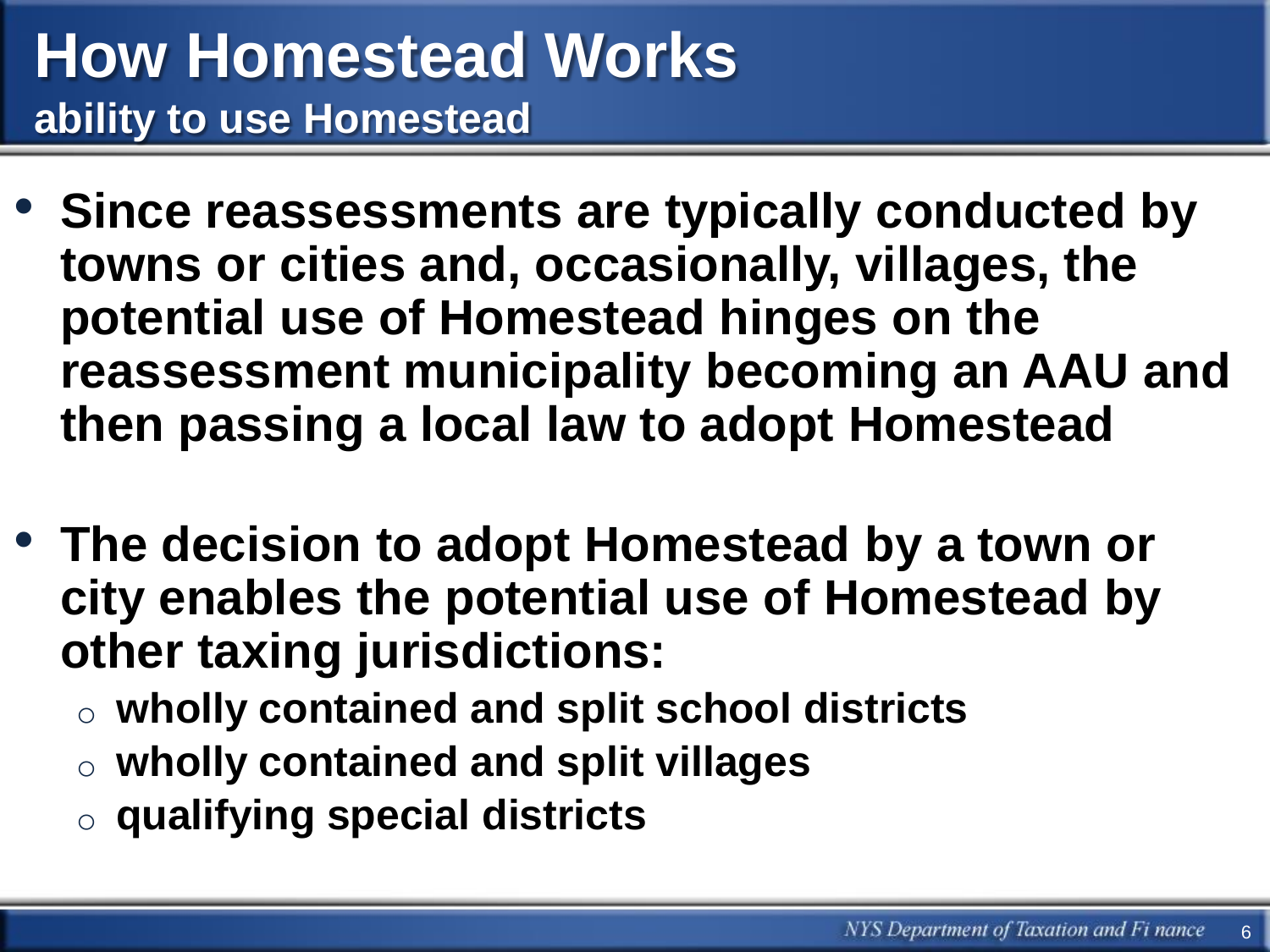- **The use of Homestead requires the classification of all properties on the preceding final roll and the tentative (reassessment) roll**
- **Essentially, there are two classes of property – homestead and non-homestead. Under certain circumstances, a property may be classified as split, meaning the assessed value must be apportioned between homestead and nonhomestead**
- **The use of Homestead results in separate tax rates established for each tax class**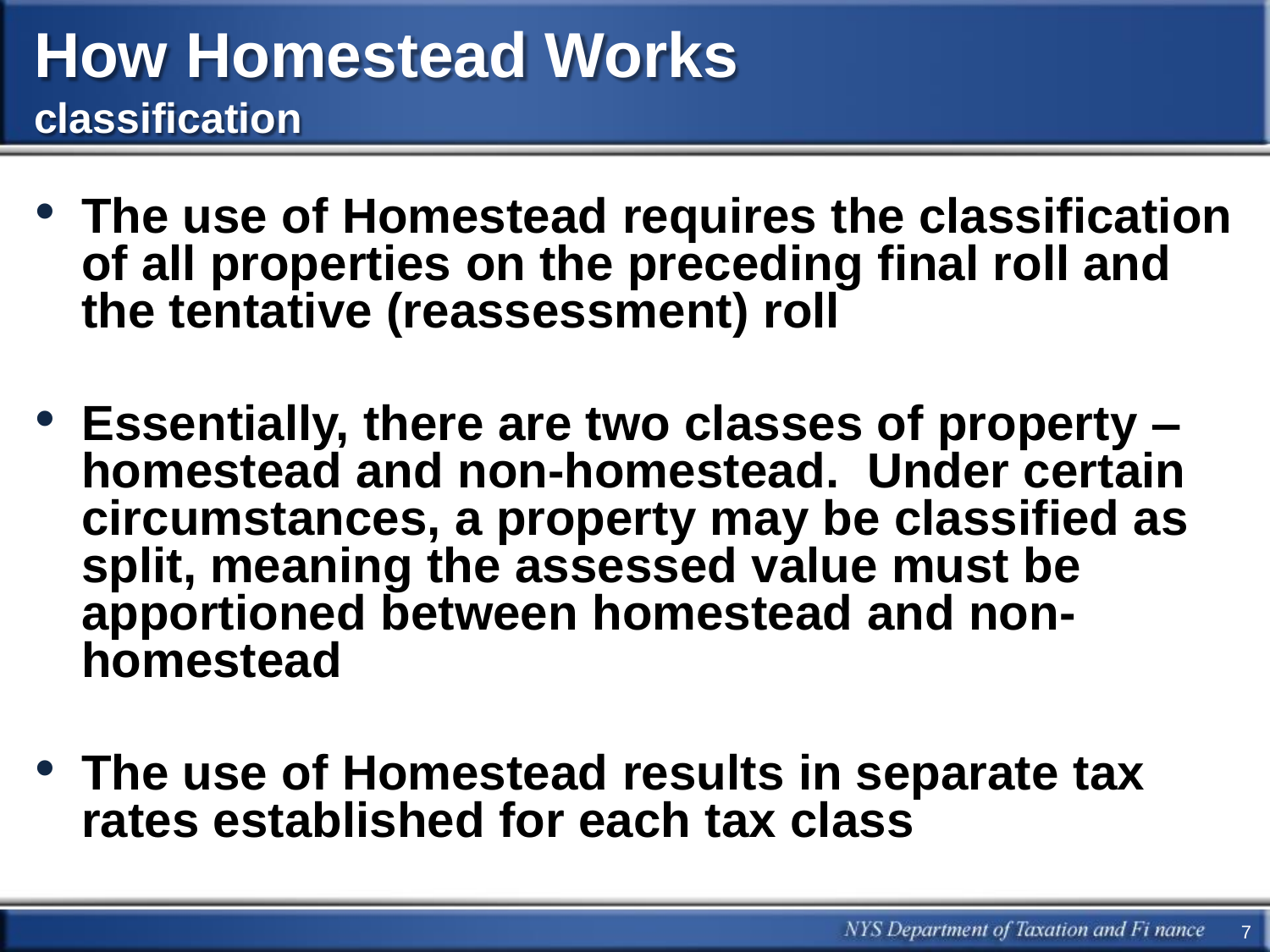- **Homestead and non-homestead class tax shares from the preceding final roll become the starting point for class tax shares for applicable taxing jurisdictions based on the reassessment roll**
- **By adopting Homestead, a Town will have two different Town tax rates, one for properties classified as homestead, and another (typically higher) for properties classified as nonhomestead**
- **Homestead does not apply to the county tax**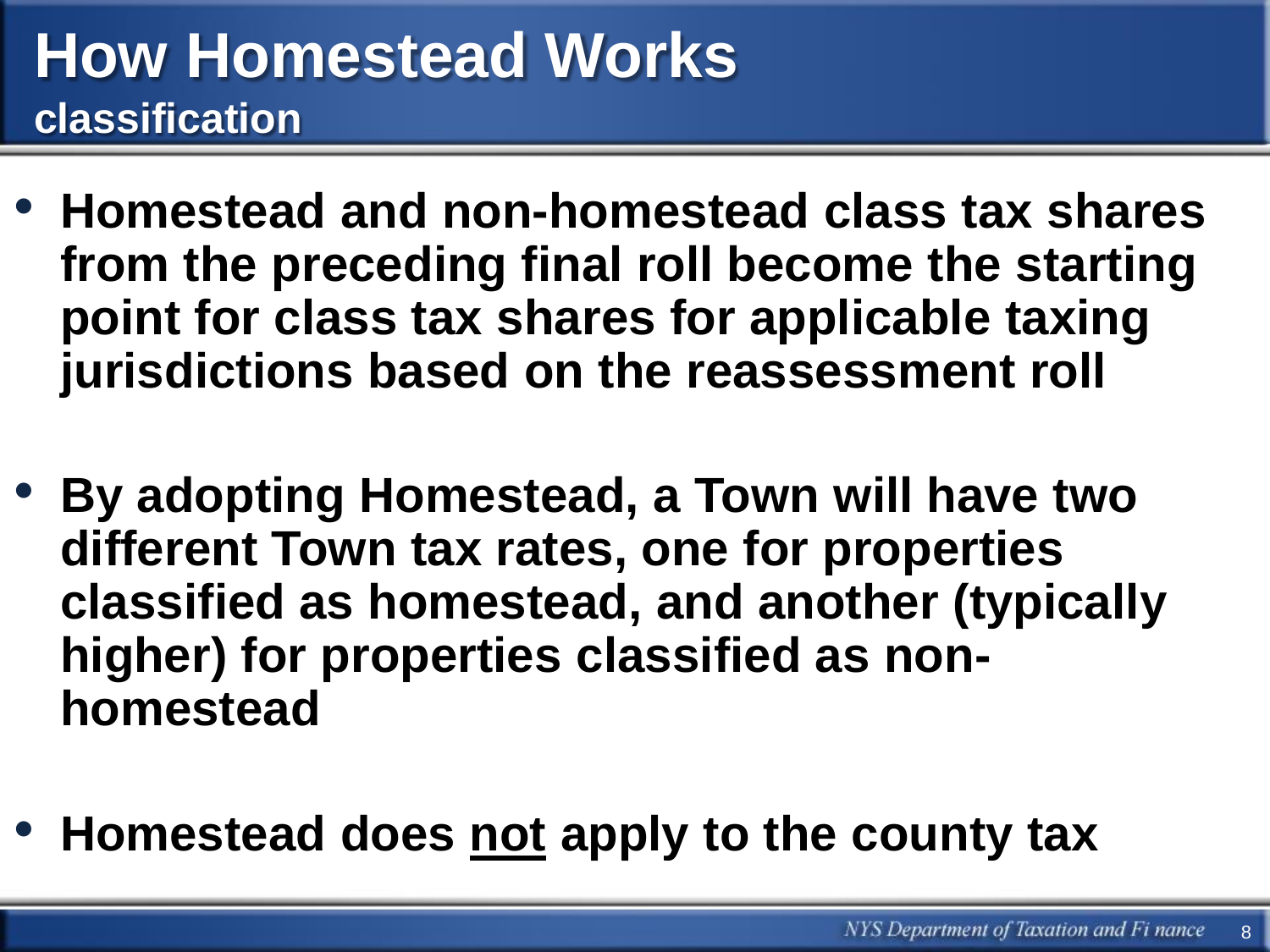## **The Homestead Class – what is it?**

- **One, two and three family residential homes**
- **Mobile homes (manufactured housing) that are owner-occupied and individually assessed (none in Ossining)**
- **Condominiums built as condominiums or conversions from a use other than apartments or cooperative apartments (condominiums converted from apartments or co-operative apartments are classified as non-homestead)**
- **Vacant land 10 acres or less zoned exclusively for one, two or three family use**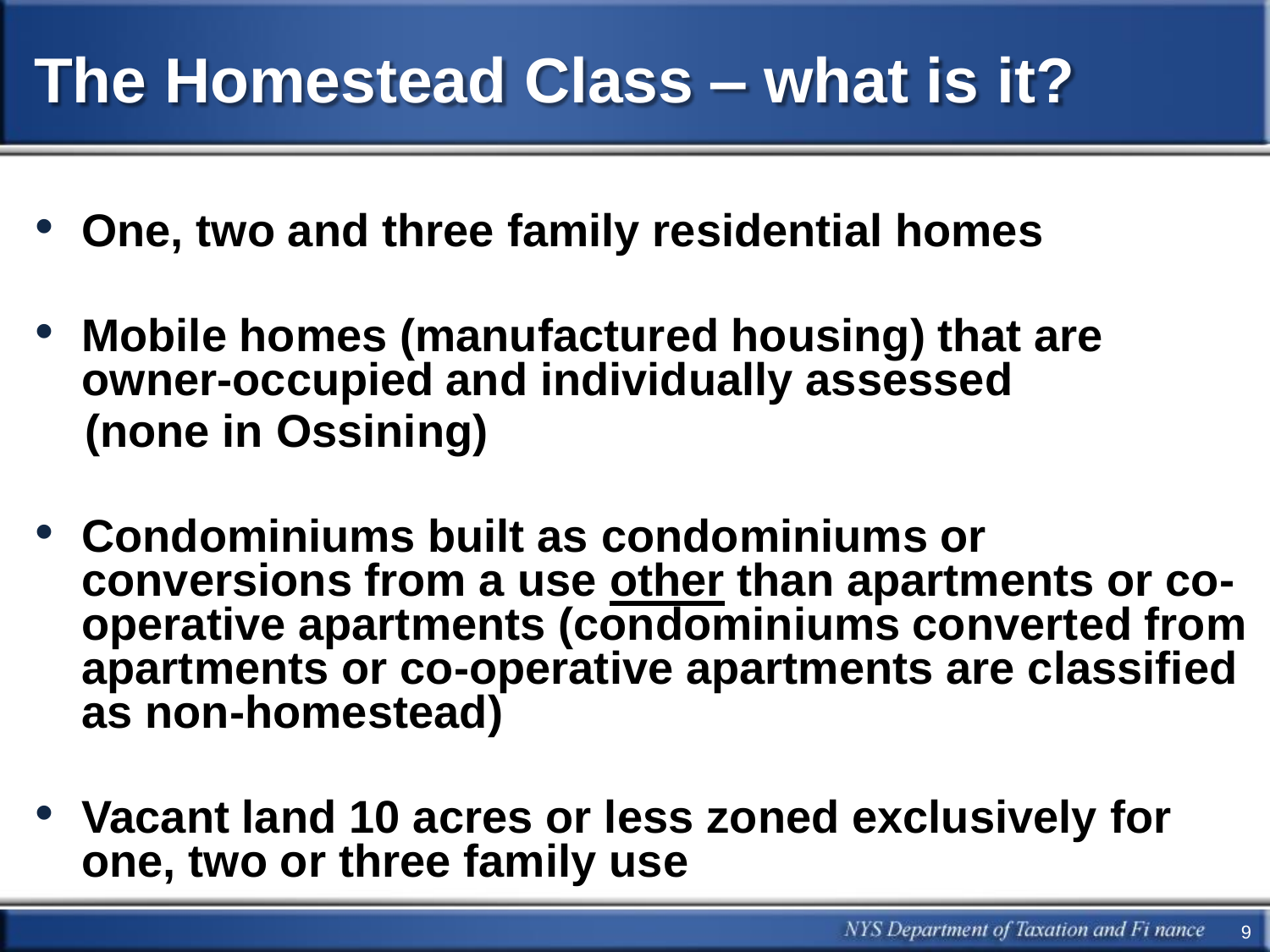## **The Homestead Class – what is it?**

- **Residential dwellings with an incidental commercial use – primary use is residential (property class 283)**
- **Farm dwellings (none in Ossining)**
- **All farm buildings and structures as defined in RPTL section 483(3) that are located on land used in agricultural production (none in Ossining)**
- **All land used in agricultural production eligible for an agricultural assessment per Agriculture and Markets laws 305 and 306 if the owner has filed an annual application for an agricultural assessment (none in Ossining)**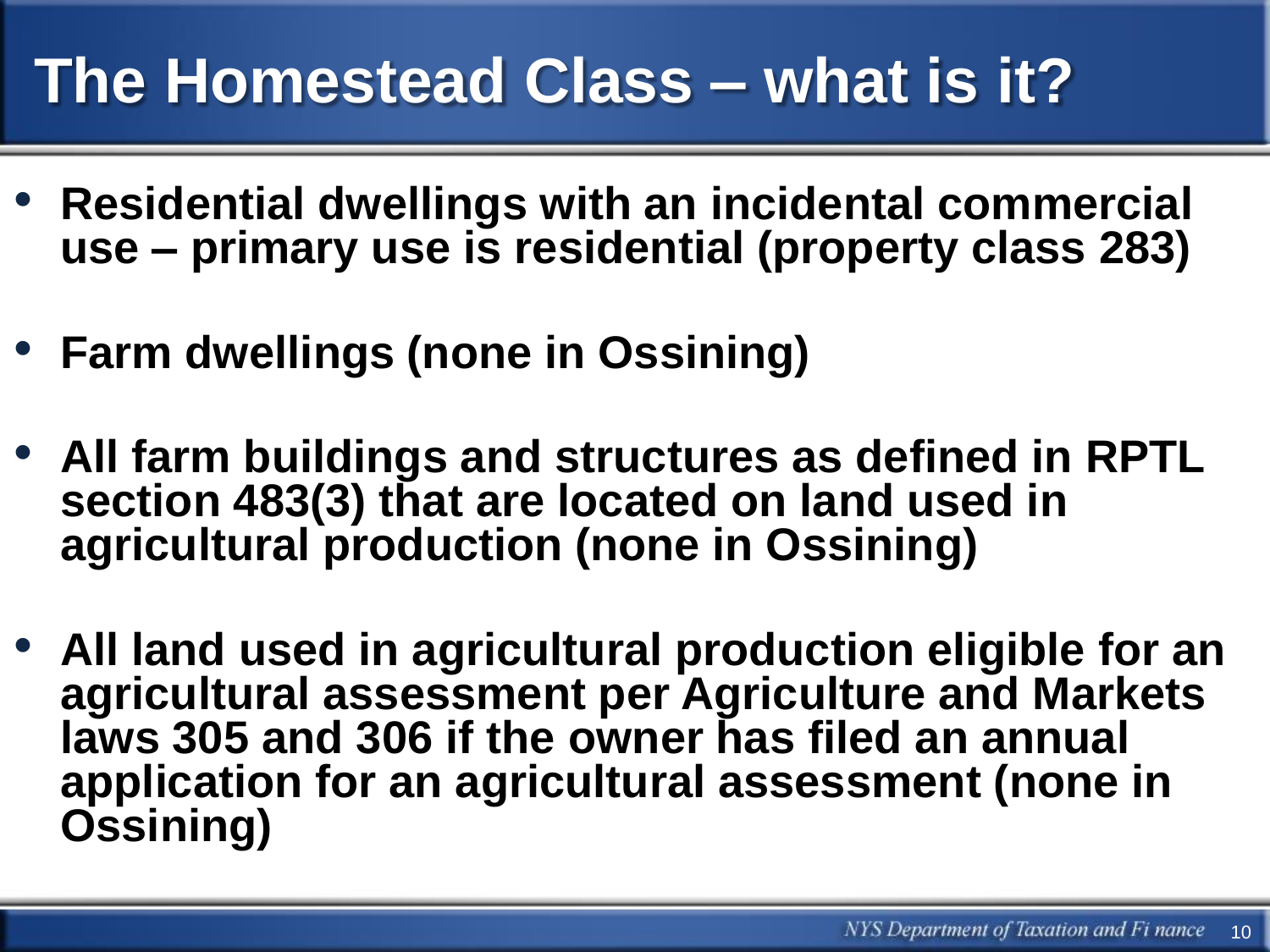#### **The Homestead Class – condominiums**

- **Condominiums built as condominiums or conversions from a use other than apartments or co-operative apartments (condominiums converted from apartments or co-operative apartments are classified as non-homestead)**
- **When Homestead is adopted, condominiums classified as homestead will be assessed on a market basis (comparable sales) as opposed to the traditional income approach of the entire complex and resulting apportionment to determine individual unit assessments. Condos and co-ops classified as non-homestead continue to be valued on an income basis**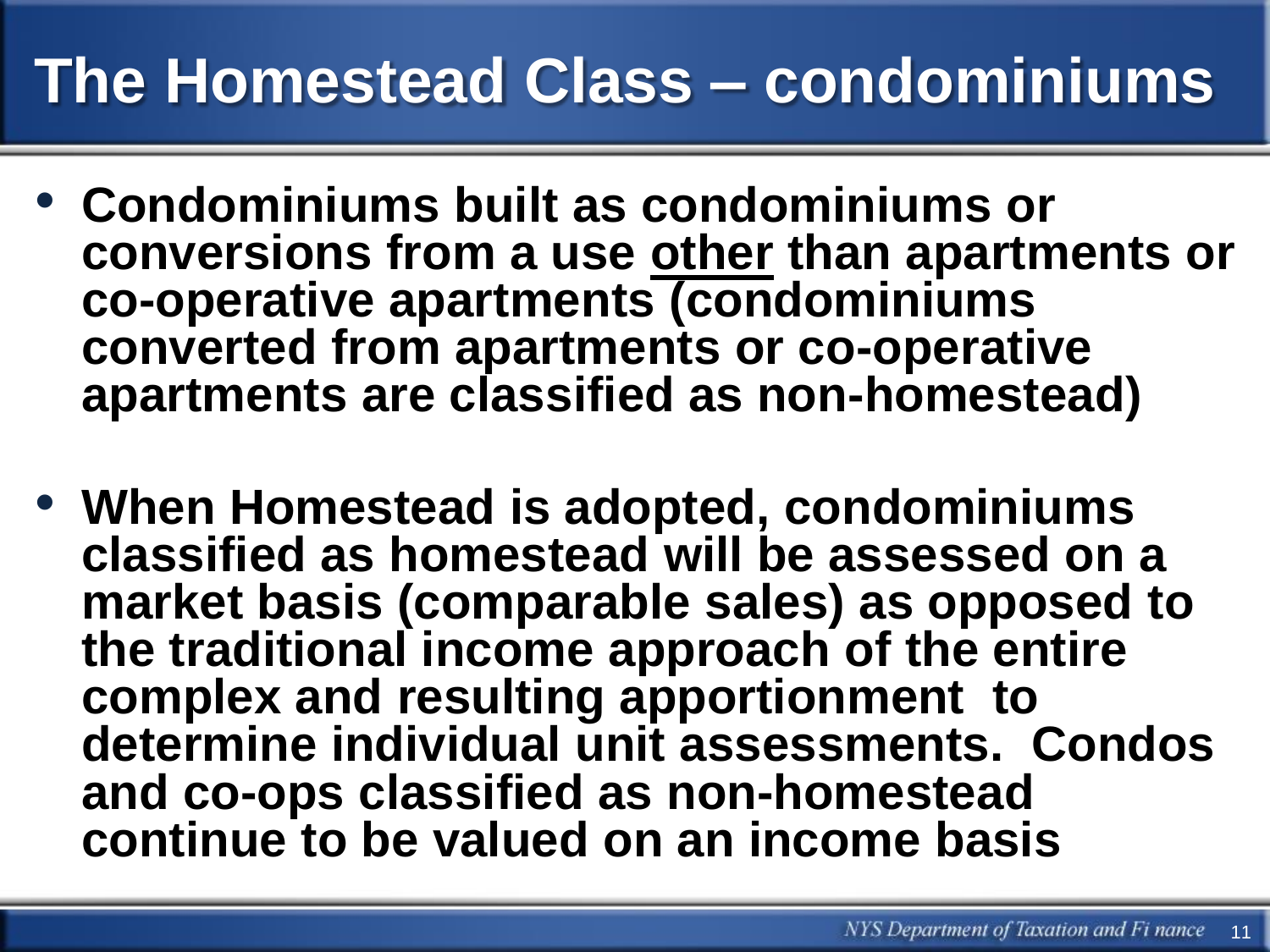## **The Non-homestead Class – what is it?**

• **All properties not defined as homestead**

# **Split Properties**

• **Parcels can be designated as split if there is more than one site, with at least one being homestead and one being non-homestead (e.g., a parcel that has both a gas station and a one family dwelling on it). Note: a multi-use building such as a multi-story row type building with retail, office and apartments would not be classified as split (it is non-homestead)**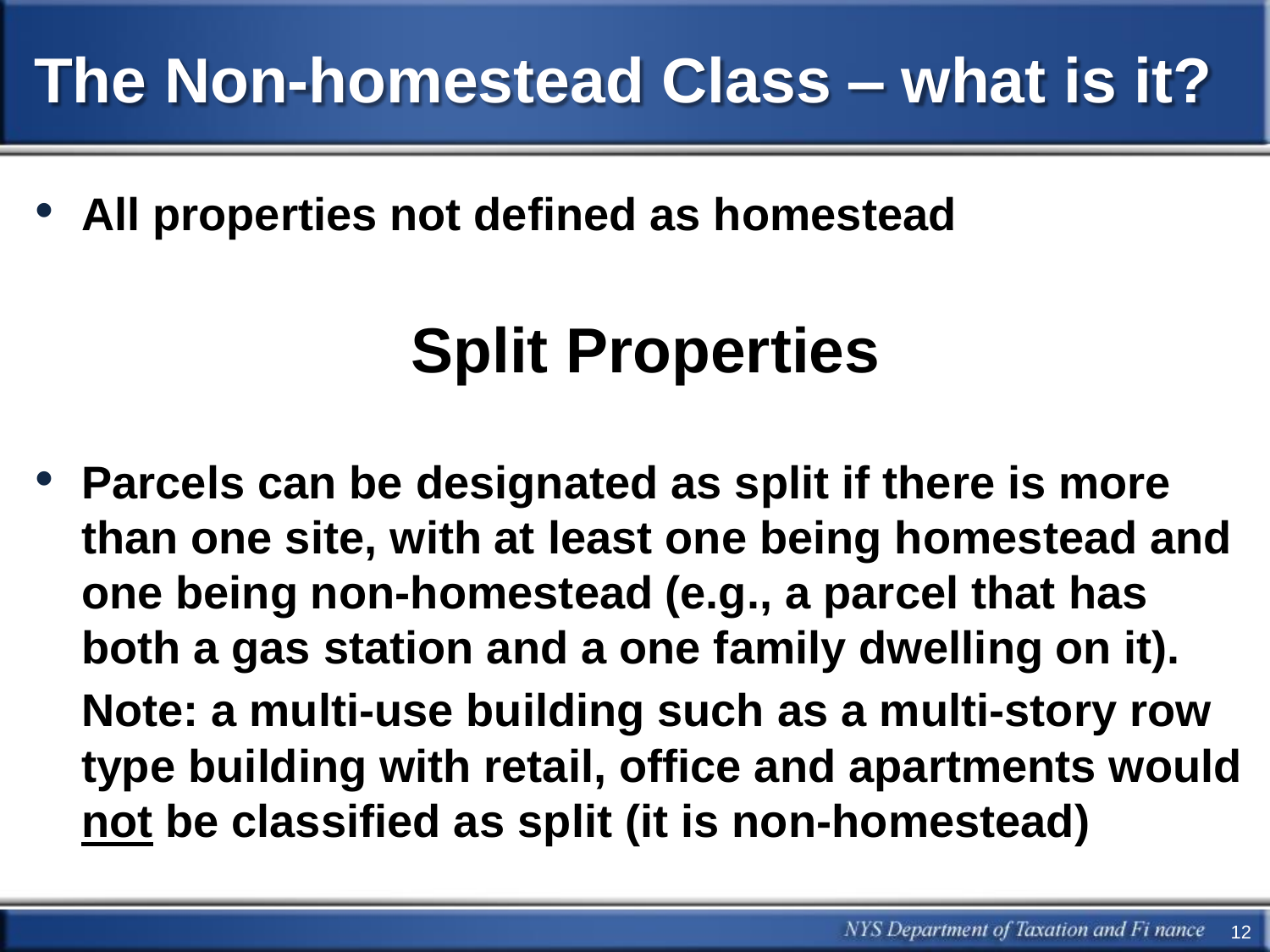**Assuming adoption of Homestead by Ossining:**

- o **Homestead automatically applies to wholly contained school districts (none in Ossining)**
- o **Wholly contained school districts have the ability to opt out of the use of homestead by resolution, if so desired**
- o **Wholly contained villages can adopt Homestead by passing a local law if they have given up their assessing unit status**

**(Village of Ossining)**

o **Wholly contained villages can also adopt Homestead as an assessing unit by implementing a reassessment and becoming an Approved Assessing Unit**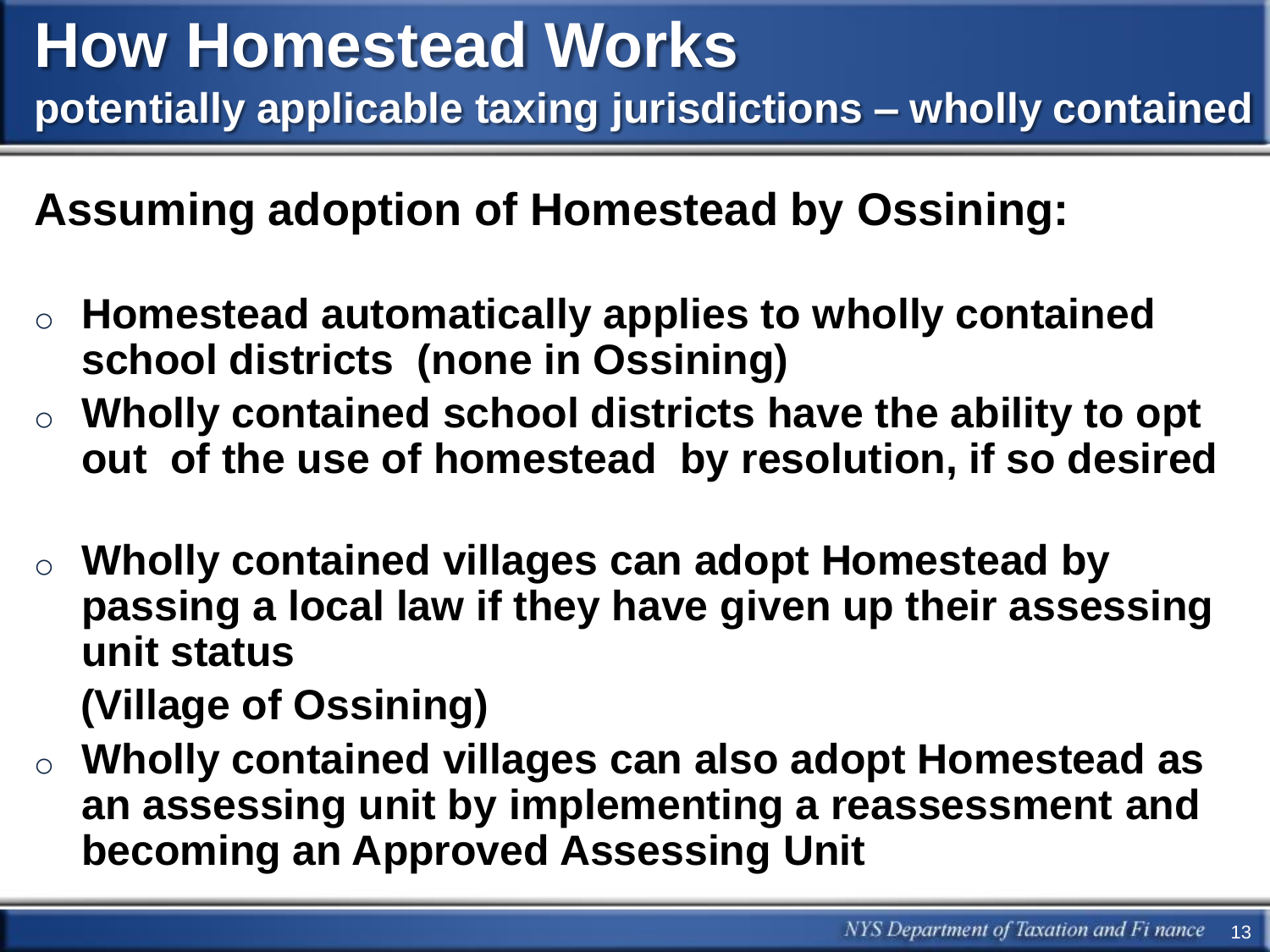**Assuming adoption of Homestead by Ossining:**

- o **the part of a town outside of all villages (TOV) contained therein (unincorporated Town tax)**
- o **a special district encompassing the entire assessing unit – every parcel in the Town is in it**
- o **the entire assessing unit, with the exception of one or more villages located therein, which is a special district or for which any charge is imposed upon property pursuant to the town law – every parcel in the TOV is in the district (Refuse / Lighting /Fire)**
- o **NOTE: while every parcel must be in the special district, not every parcel has to pay the special district tax**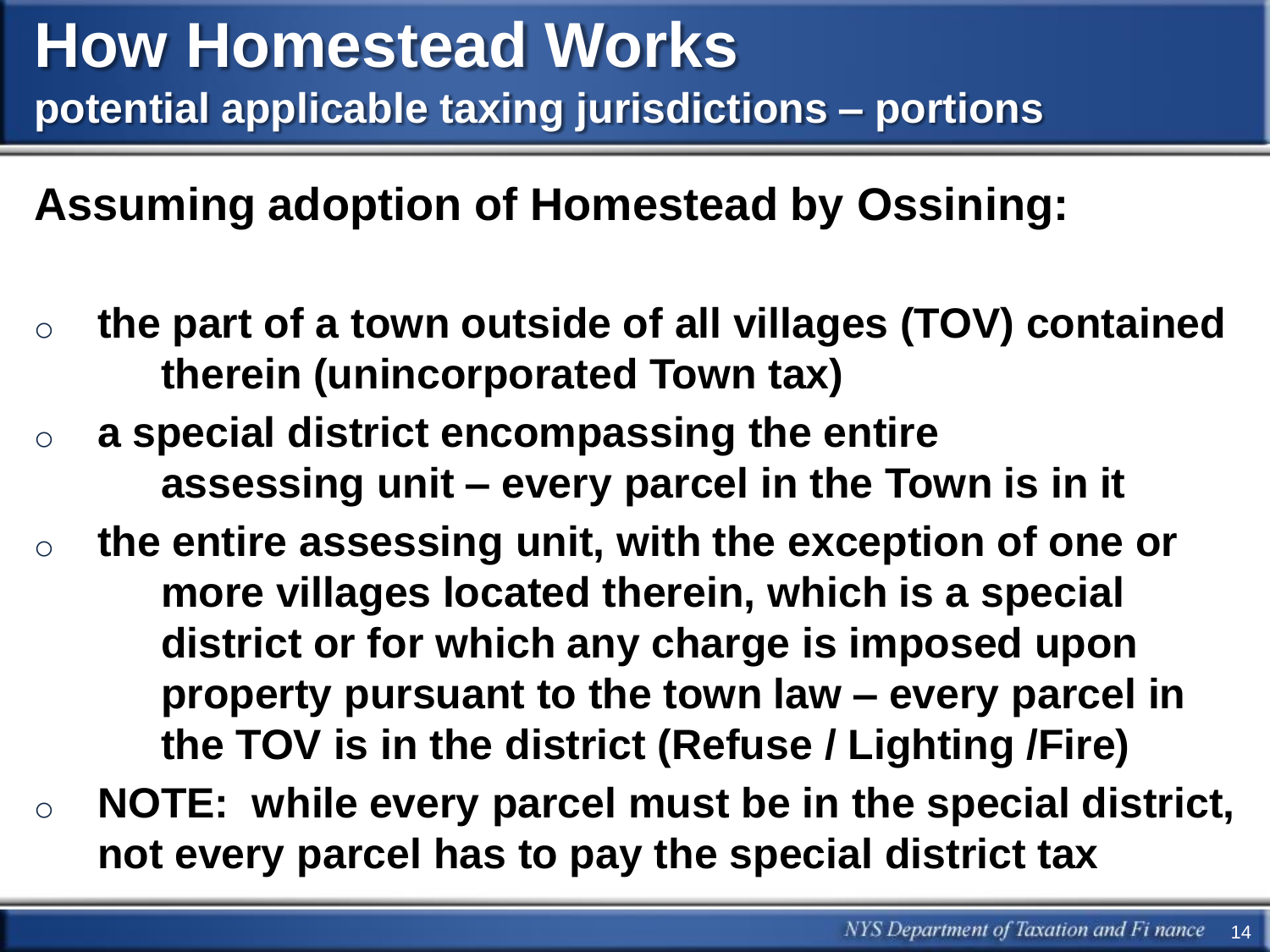**Assuming adoption of Homestead by Ossining:**

- o **A school district located in more than one Town or City can adopt Homestead by resolution if a minimum of 20% of its parcels reside in an AAU that has adopted Homestead (Ossining and / or Briarcliff Manor School Districts)**
- o **A village located in more than one Town that has given up its assessing unit status can adopt Homestead by local law if a minimum of 20% of its parcels reside in an AAU that has adopted Homestead (Village of Briarcliff Manor)**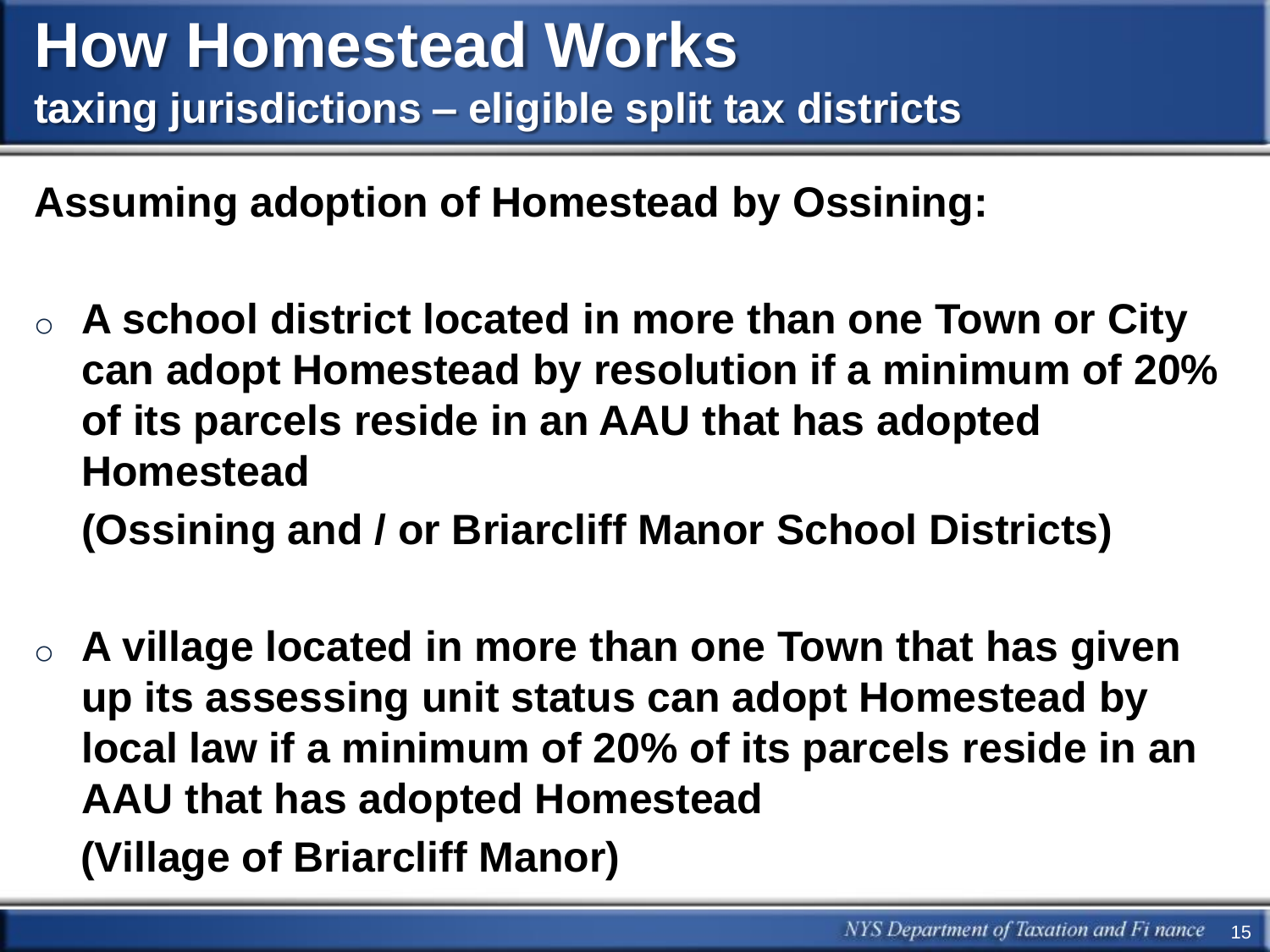#### **How Homestead Works**

#### **Town of ABCDE**

**Class tax shares based on the classification of the final roll preceding the reassessment. These shares become the starting point for Town tax distribution with the adoption of Homestead for the reassessment roll**



**Homestead -- 55 Non-homestead -- 45**

#### **Town of ABCDE**

**Preliminary class tax shares based on the reassessment roll that would become the basis of Town tax distribution without the adoption of Homestead**

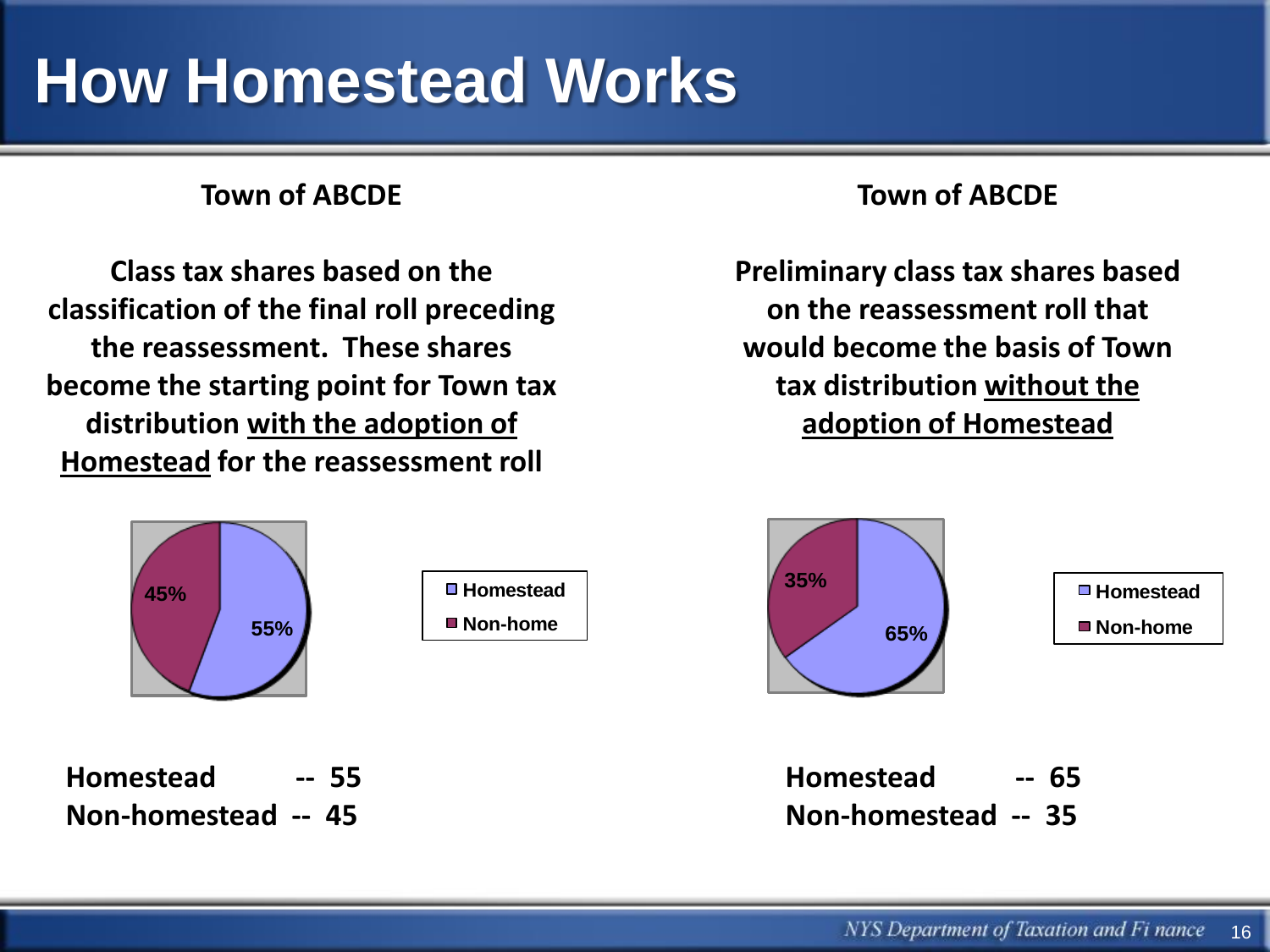## **How Homestead Works**

- **If the properties that would be classified as homestead in Town ABCDE paid 55% of the Town tax in 2015 (the roll prior to a 2016 reassessment), those properties would now pay 65% of the Town tax as a result of the reassessment implemented on the 2016 roll without the adoption of Homestead**
- **Adoption of Homestead would result in the tax share of the homestead class of properties remaining at roughly 55% of the Town taxes extended against the 2016 reassessment roll**
- **Shares will vary from Town to School to Village to individual special district because each taxing jurisdiction has its own total taxable value**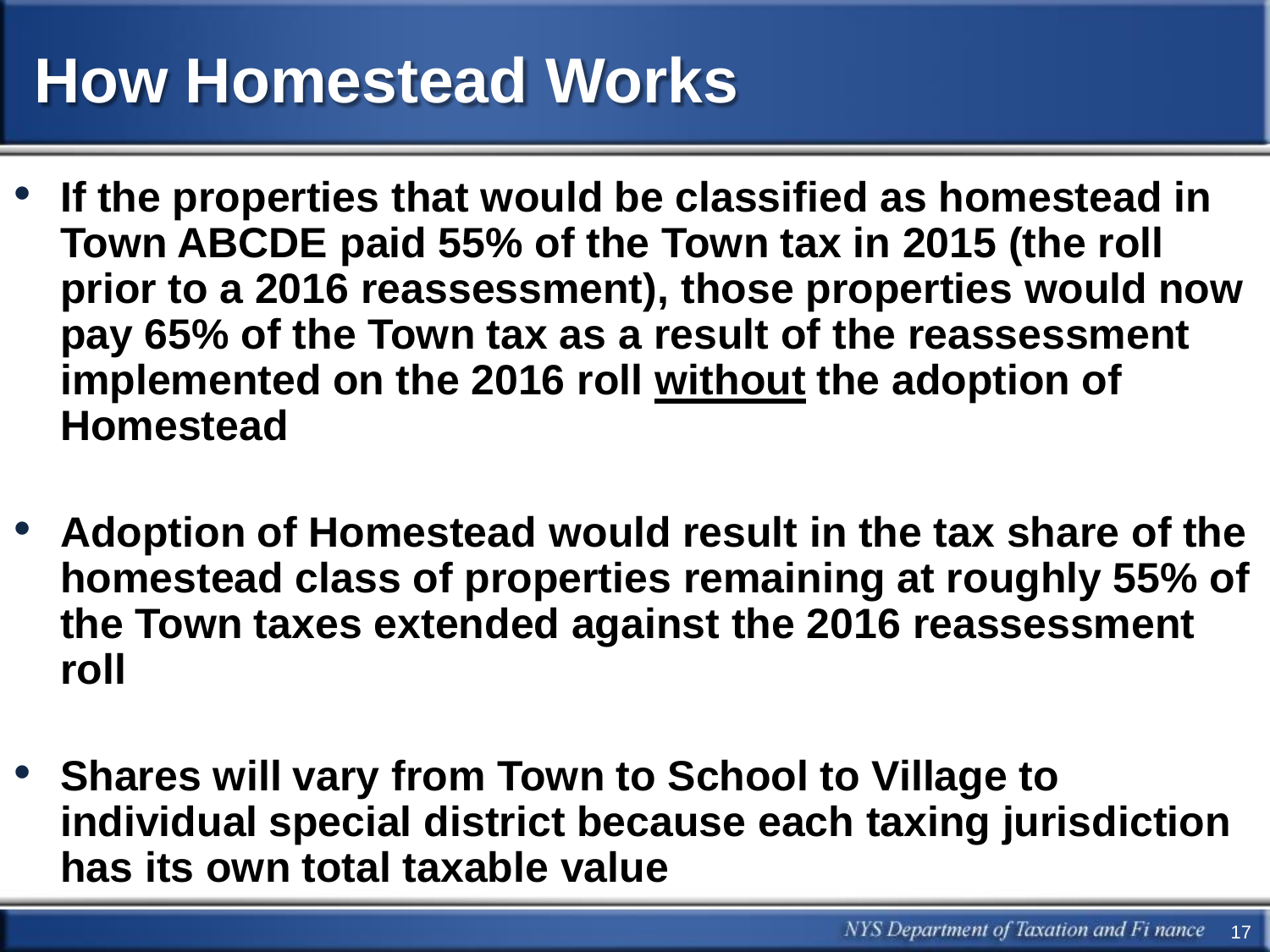## **Adoption of Homestead - Town**

- **Certification as an Approved Assessing Unit:**
- submission of an Application for Certification as an **Approved Assessing Unit**
- o **Must be submitted at least 120 days prior to the filing of the tentative reassessment roll (earlier filing recommended)**
- **Implementation of a reassessment**
- **DTF-ORPTS must accept each major property type (residential, commercial, vacant/agricultural, utility) at Town's stated Level of Assessment (100%) based on analysis of the reassessment roll**
- **Homestead is adopted by passage of a local law no later than 60 days before the tentative 2016 (reassessment) roll**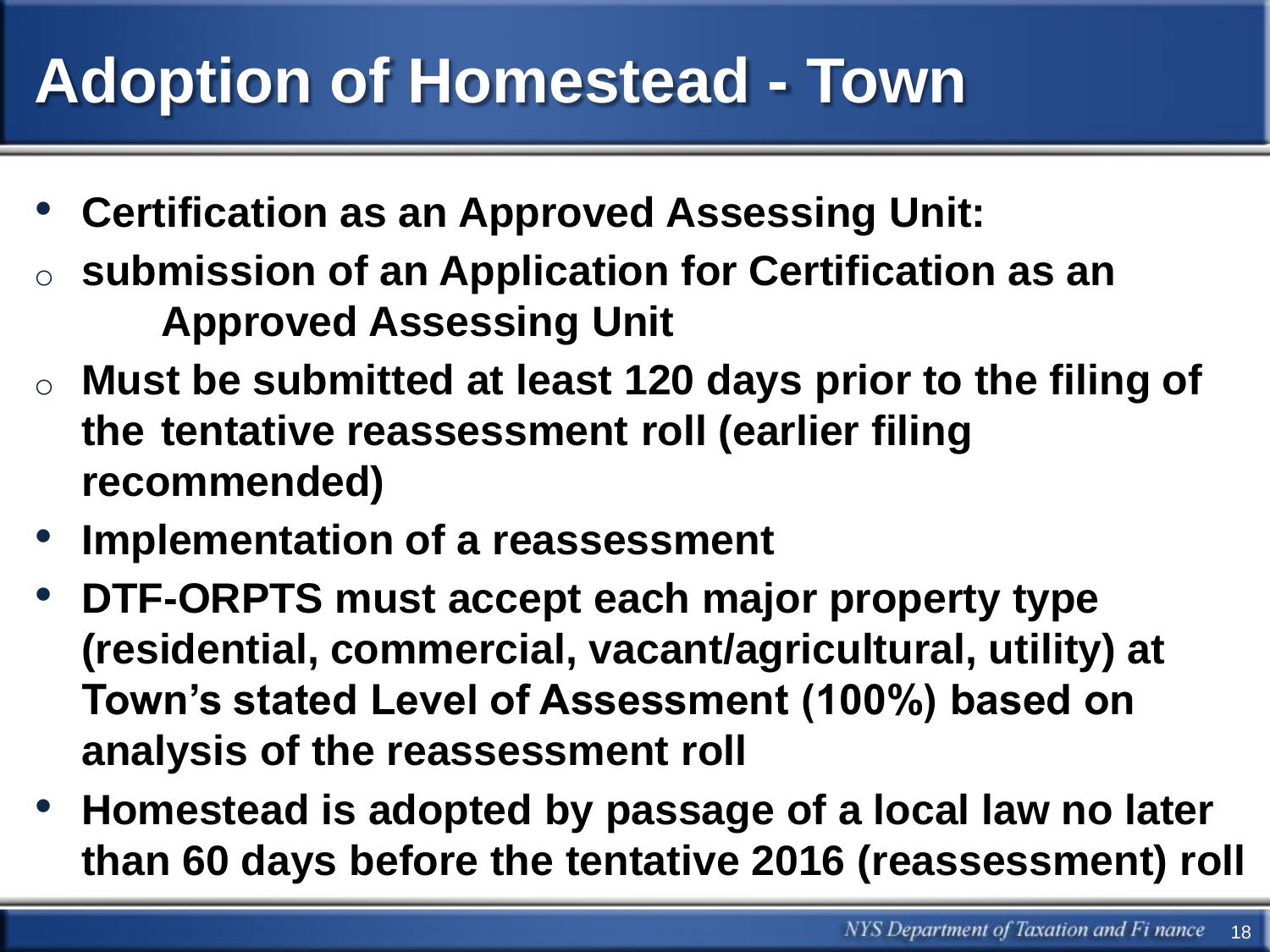#### **Adoption of Homestead - Town Assessment Disclosure Processing**

- o **Assessment disclosure processing will take the most recently extended tax levies from the town / county bills issued in April 2015 and the school bills issued in September 2015 and use the new preliminary 2016 assessments to raise those same overall tax levies**
- o **Assessment disclosure notices are ultimately sent to each property owner to provide a comparison of the actual taxes paid to the taxes that would have been paid had all the new preliminary 2016 assessments been in place to raise those same 2015 tax levies (mailing sometime in March 2016)**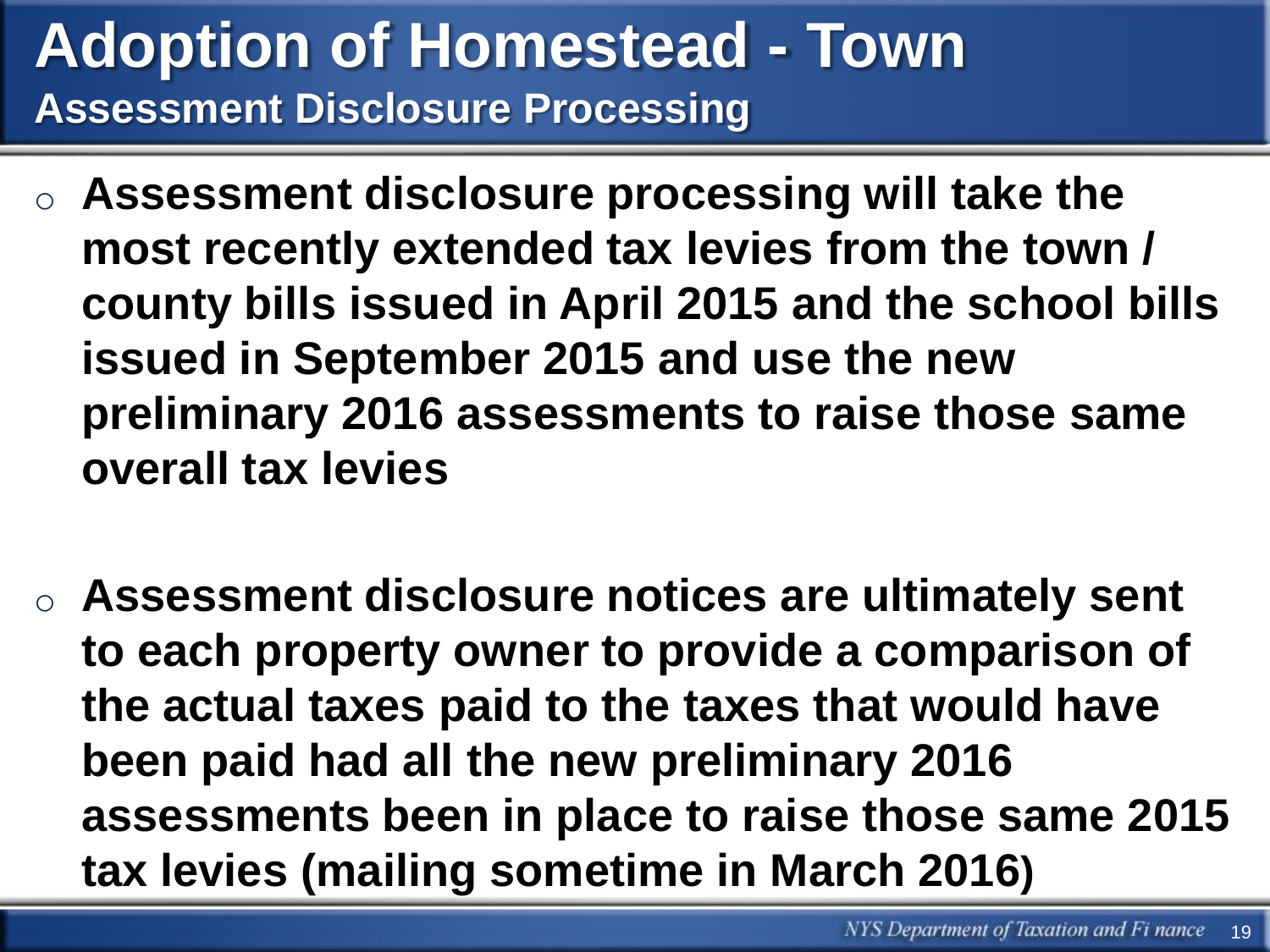#### **Adoption of Homestead - Town Assessment Disclosure Processing**

- All parcels on copies of the preceding 2015 final roll and the **preliminary 2016 tentative (reassessment) roll must be classified as homestead, non-homestead or split – copies of both files with and without Homestead classifications are necessary for the analysis**
- o **The copy of the classified 2015 final roll is used to establish the existing tax class shares**
- Assessment disclosure must be processed twice:
	- **- once without the use of Homestead to determine the effect of the reassessment (the unclassified final 2015 roll and the unclassified preliminary 2016 tentative roll);**
	- **- once with the use of Homestead (unclassified 2015 final roll and the classified 2016 preliminary tentative roll)**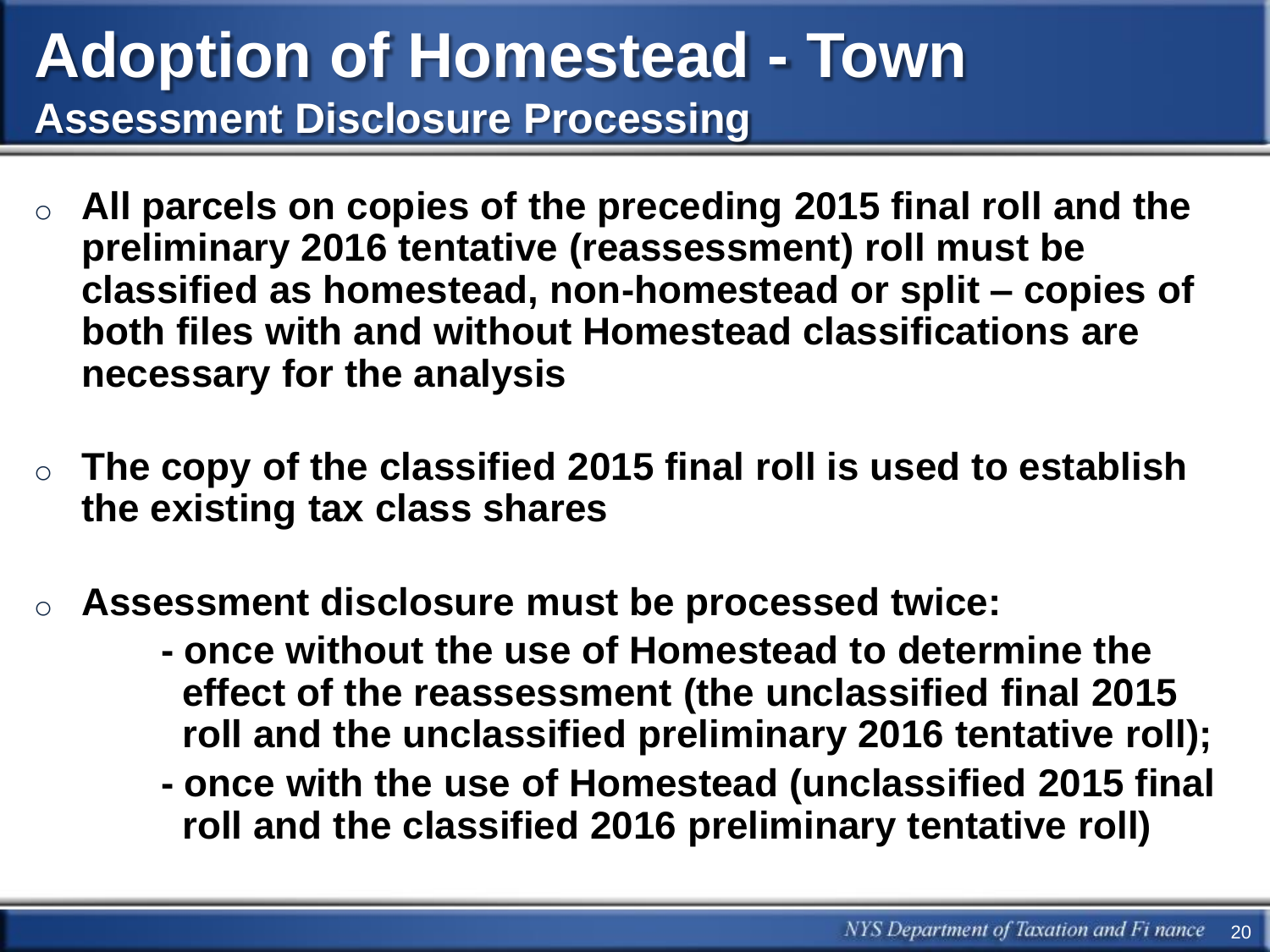#### **Adoption of Homestead - Town Assessment Disclosure Processing**

- o **By law, disclosure notices must be mailed to each property owner no later than 60 days prior to the filing of the tentative roll (by April 2, 2016)**
- o **Homestead must be adopted by passage of a local law no later than 60 days prior to the applicable tentative roll (per RPTL §1903(1))**
- o **The assessment disclosure notices mailed to property owners must reflect the use of Homestead, if adopted. So, this analysis must be completed at least one month before the legal deadline for mailing notices, preferably earlier, to ensure adequate time for public meetings / hearings and consideration by the municipal board(s)**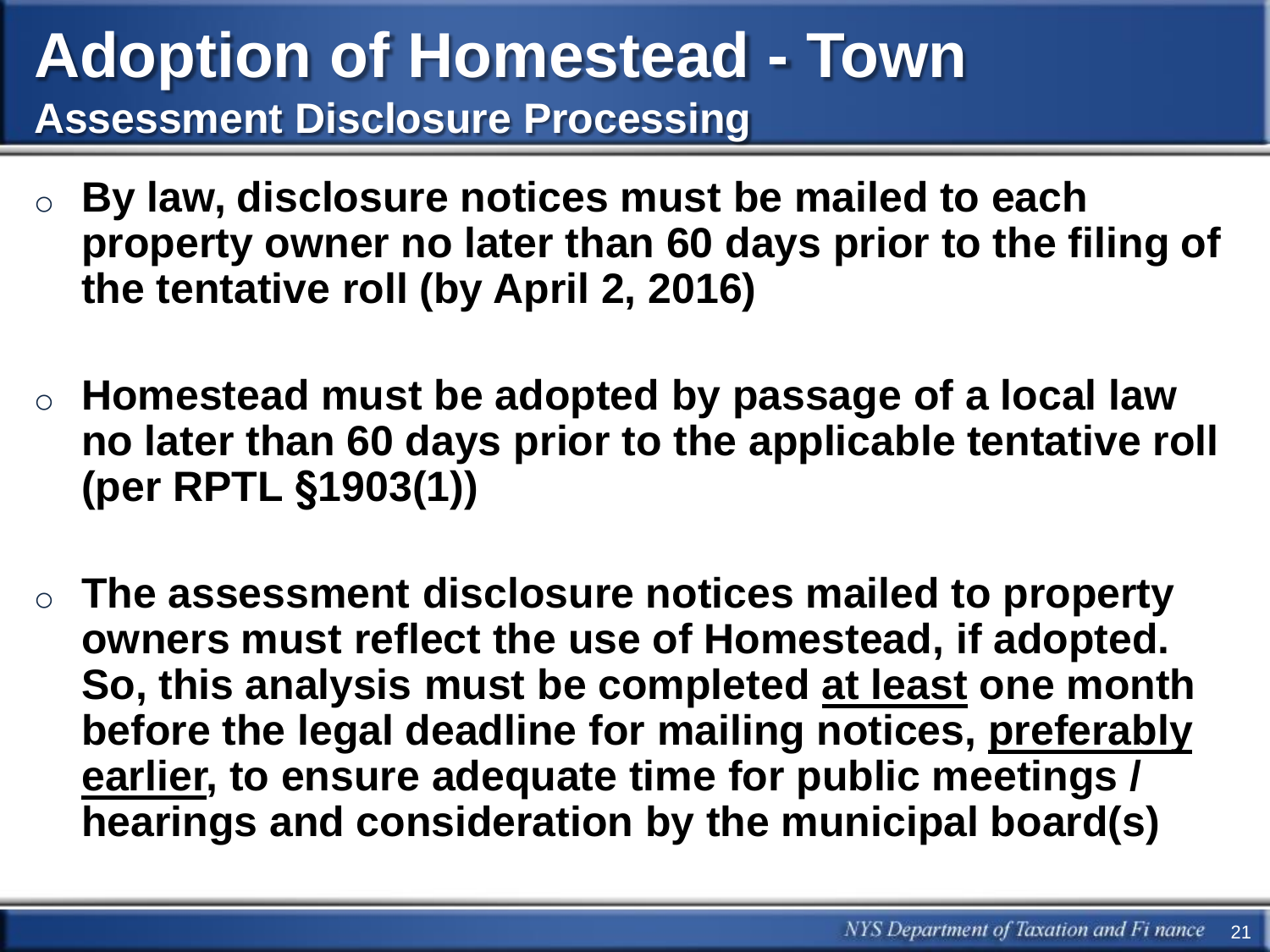## **Adoption of Homestead - Town**

- **It is only when the Town Board has the tax shift analysis that an informed decision can be made about the adoption of Homestead**
- **If the Town Board decides the use of Homestead is appropriate, a local law must be passed at least 60 days prior to the filing of the tentative (reassessment) roll (by April 2, 2016).**
- **Homestead remains in effect unless the local law is rescinded (without referendum) no later than the date of the Town's tax levy**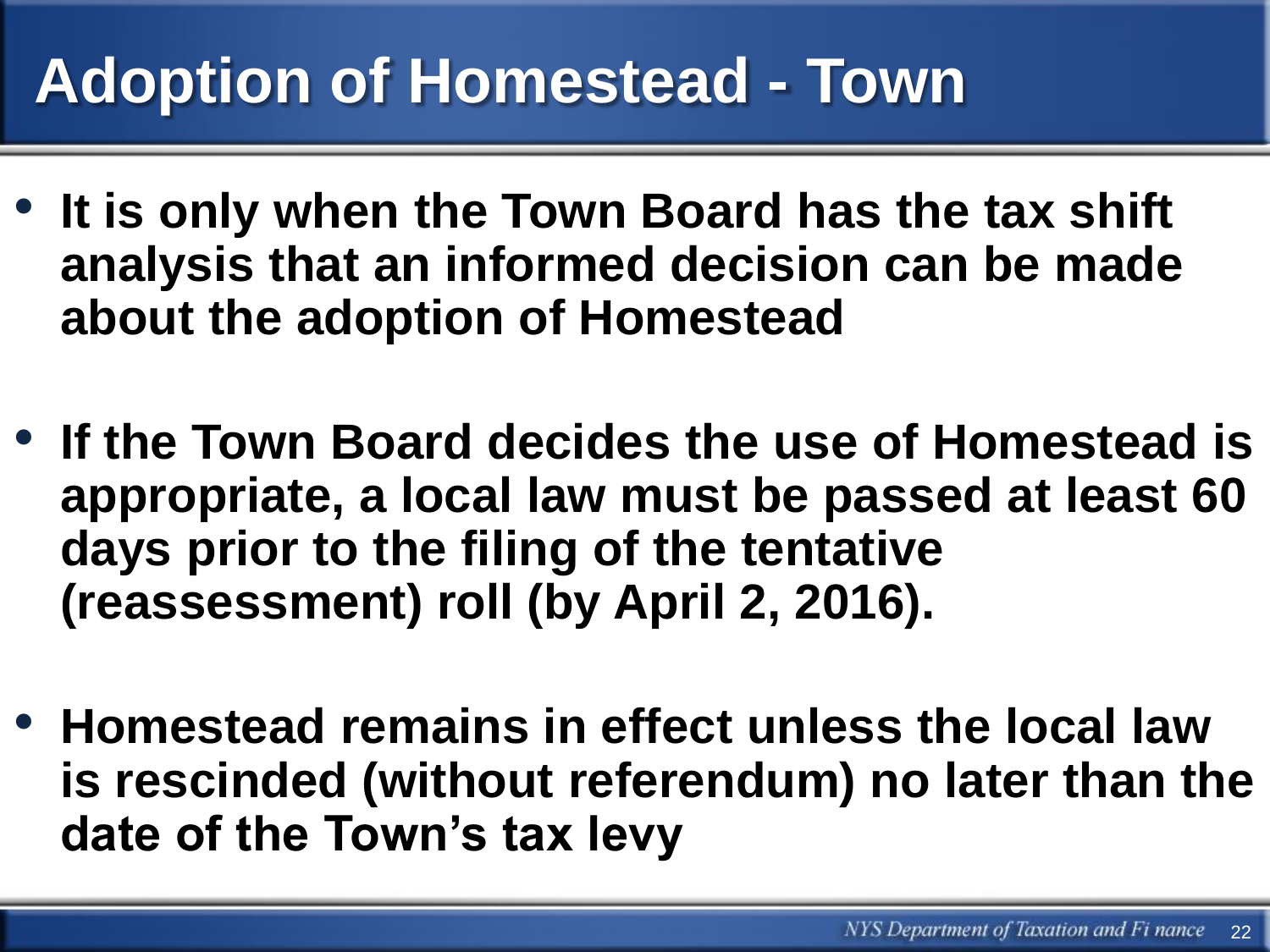## **Adoption of Homestead**

- **If the Town does not adopt Homestead, any wholly contained school districts cannot use Homestead**
- **Similarly, a split school district cannot adopt Homestead unless another qualifying segment resides in a different AAU**
- **Similarly, wholly contained villages cannot use Homestead unless a village reassessment is implemented**
- **Similarly, a split village cannot adopt Homestead unless another qualifying segment resides in a different AAU that already has Homestead in place**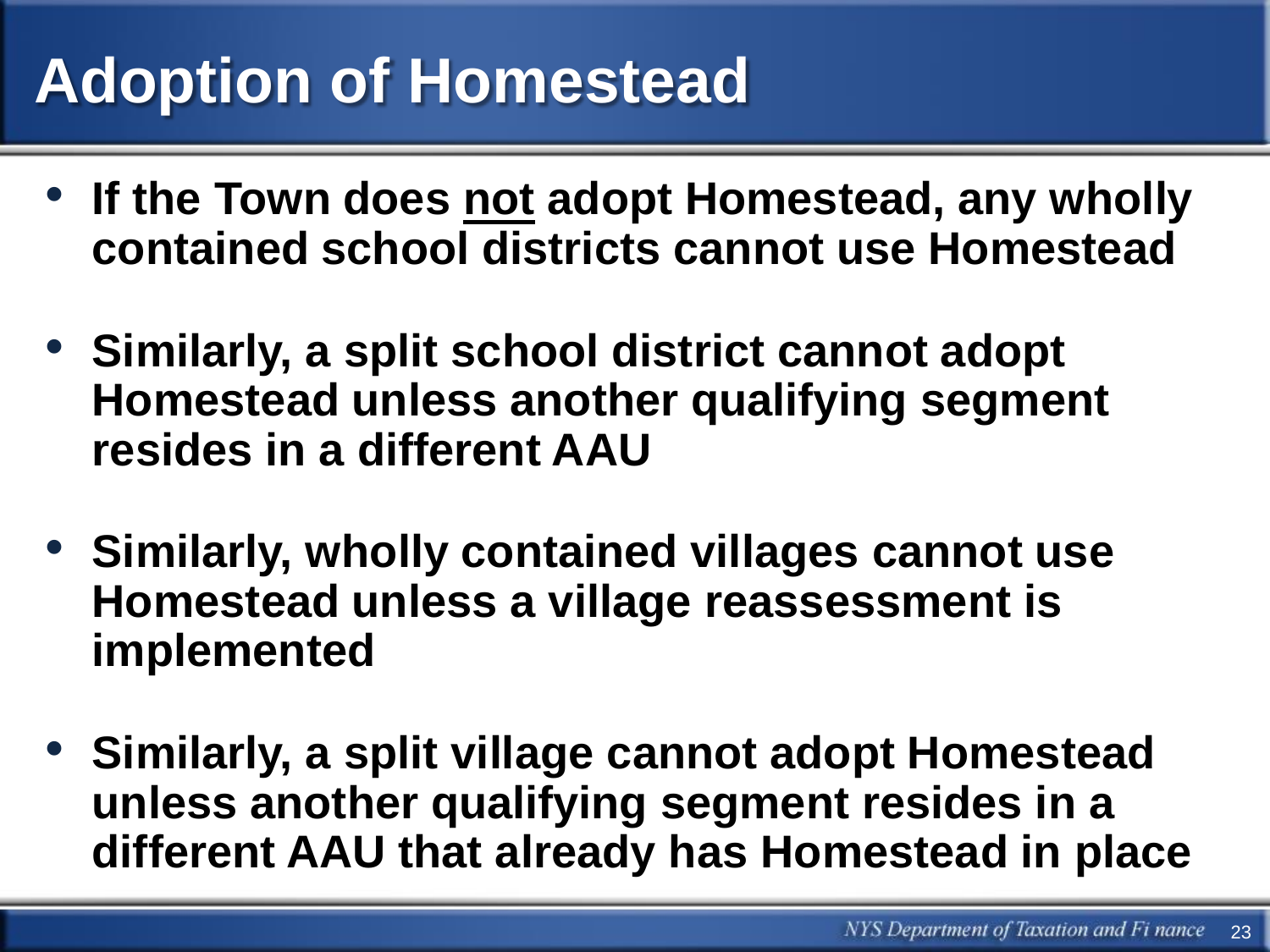## **Adoption of Homestead - School**

- **The Ossining and / or Briarcliff Manor School Districts could file a notice of intent to establish dual tax rates (does not obligate either District to use Homestead). By law, this must be done by the Taxable Status dates of each Town in which each District resides, but should be done no later than the end of 2015. (Assessors in school segments outside the Town of Ossining will have properties to classify)**
- **If either / both Districts feel it appropriate (and the Town has adopted), Homestead can be adopted by passing a resolution per RPTL 1903-a. The first school tax to which Homestead would potentially apply would be Sept. 2017**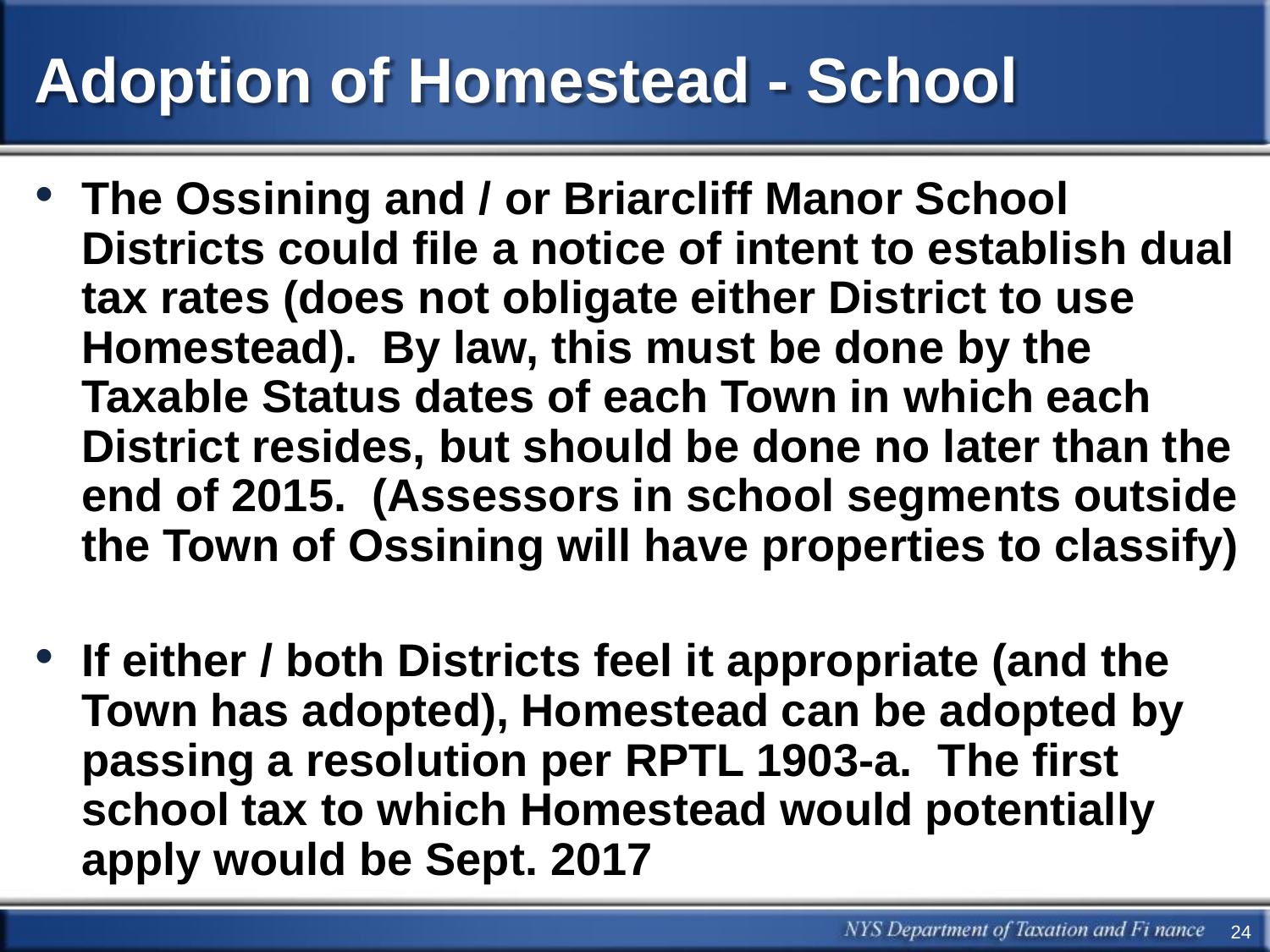## **Adoption of Homestead - Village**

- **Assuming the Town has adopted Homestead, the Village of Ossining as a wholly contained non-assessing unit, could adopt Homestead by passing a local law per RPTL 1903 no later than 30 days before the Town's tentative roll. The first village tax to which Homestead would potentially apply would be January 2017**
- **Assuming the Town has adopted Homestead, the Village of Briarcliff Manor could file a notice of intent to establish dual tax rates (does not obligate the Village to use Homestead). By law, this must be done by the Taxable Status dates of each Town in which the Village resides, but should be done no later than the end of 2015. (The Assessor for the village segment outside the Town of Ossining will have properties to classify)**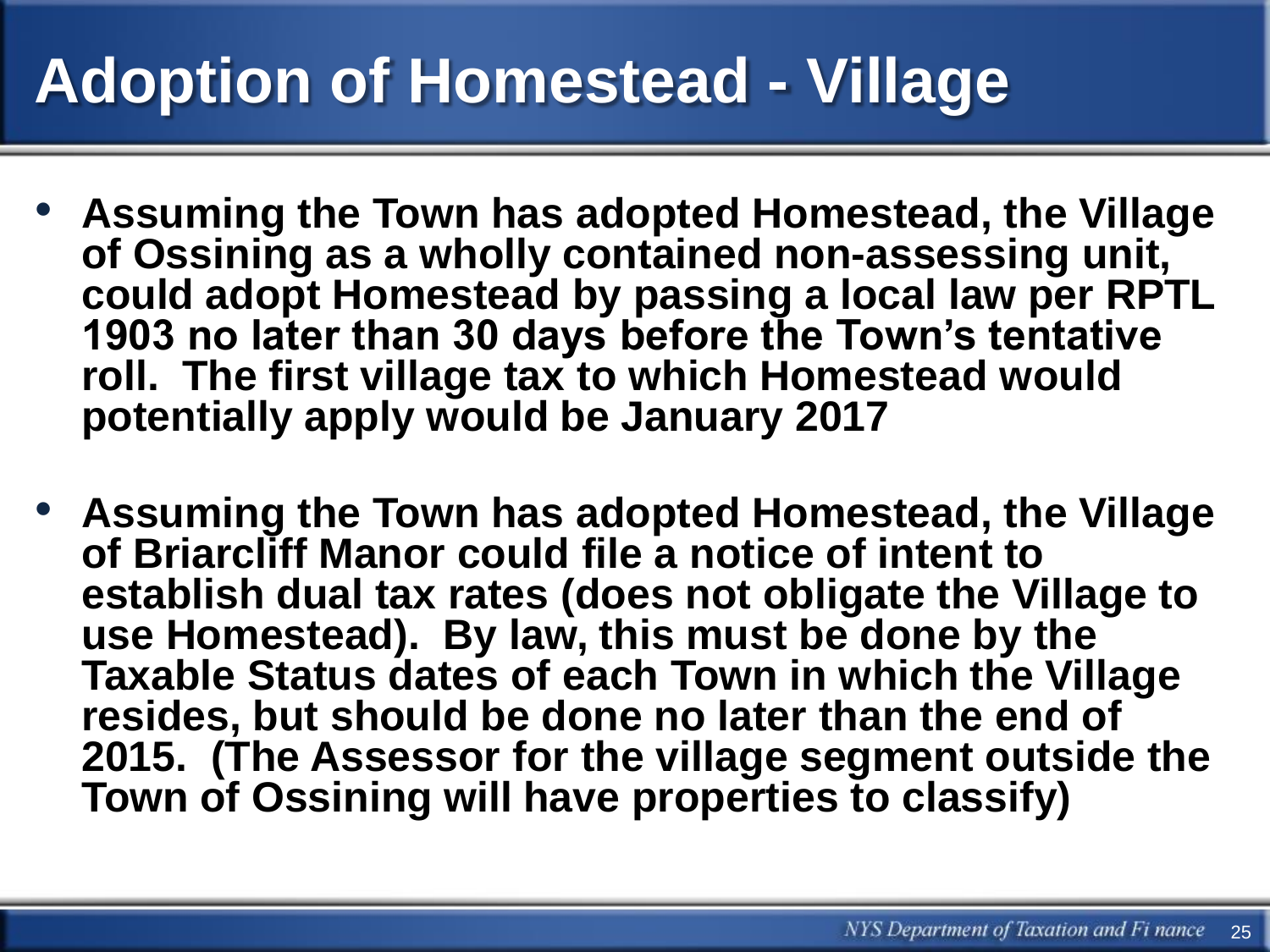## **Adoption of Homestead - Village**

- **The Village of Briarcliff Manor could then adopt Homestead by passing a resolution per RPTL 1903-a no later than the date for the Village's levy of taxes (substantially earlier passage would be desirable). The first village tax to which Homestead would potentially apply would be June 2017**
- **Homestead is a tax option – regular reassessment is still necessary to ensure equitable assessments to distribute the tax levy**